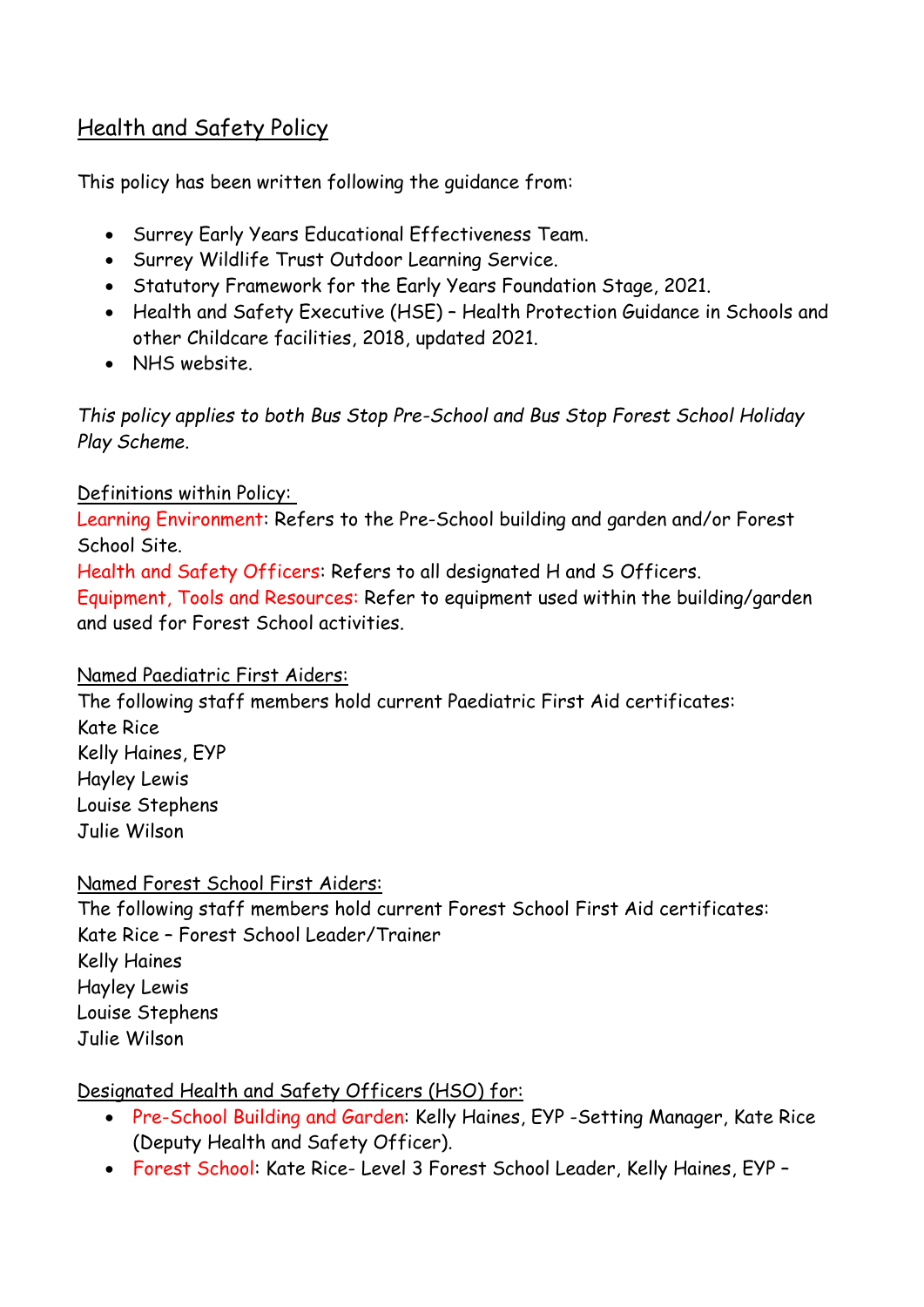# Setting Manager, (Deputy Health and Safety Officer).

All staff members, volunteers and students go through an Induction process which includes familiarising themselves with the Health and Safety policy. All adults working with children in the setting sign and date the form in the policy booklet to acknowledge they have read and understood each policy. During the Induction process all adults are informed of who the appointed Health and Safety Officers (HSO) are and their roles (as above). All new staff members, students and volunteers are given an induction booklet. Staff members receive a Staff Hand Book which explains health and safety procedures to follow.

# Roles and Responsibility of Health and Safety Officer

This list should not be viewed as exhaustive.

- To complete a Health and Safety poster and ensure this is displayed on the notice board in the Pre-School building giving details of the designated HSO and emergency contact information.
- To carry out regular risk assessments and to review them annually or as required. (Please see Risk Assessment and Risk Benefit Policy and Risk Assessment folder).
- To regularly visit the Health and Safety Executive (HSE) website for up to date guidance and share this with staff and parents/carers.
- To keep up to date with government guidance and advice relating to Coronavirus (COVID-19). To update the Bus Stop Pre-School COVID-19 Plan and to share and implement updates with staff members, parents/carers, students and volunteers.
- To carry out daily environment checks ensuring that all Fire Exits are kept clear of obstructions in the event of an Emergency evacuation and the boundary fences are secure.
- To carry out termly Emergency Evacuation practices.
- To make all staff, students and volunteers aware of being safe in the learning environment by ensuring that all equipment, tools and resources used by children and adults are in good working order and fit for use.
- Regularly check that shelves and cupboards are not overloaded with tools, equipment and resources.
- To ensure that all adults in the setting understand their responsibility to health and safety for example, sweeping up sand to avoid children/adults slipping over.
- To display up to date Health advice for example childhood vaccine posters.
- To display up to date Hygiene advice for example washing hands after cough and sneezes.
- To make parents/carers aware of health and safety issues such as childhood illness and keeping safe in hot/cold weather conditions, through information in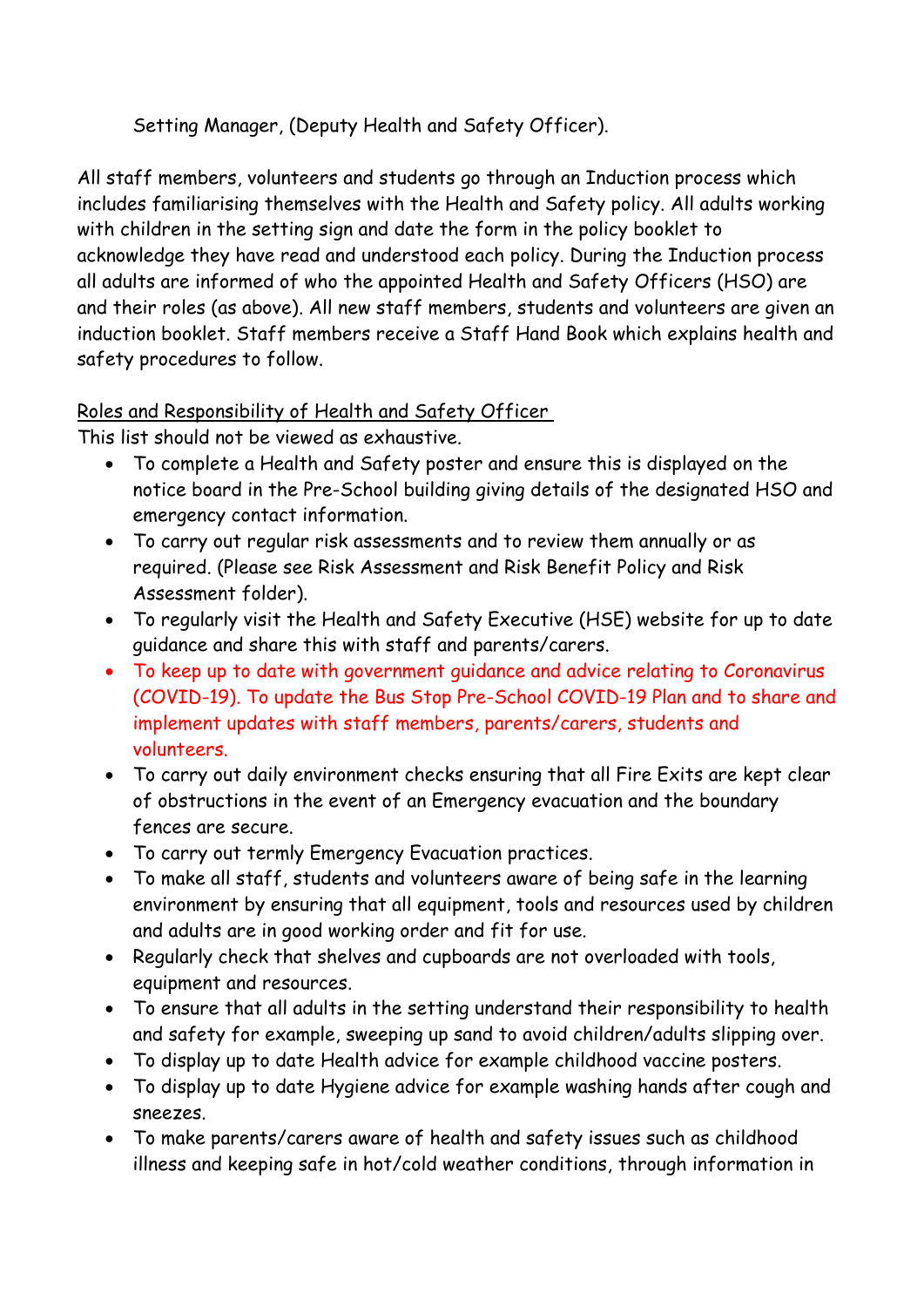the termly Newsletters and by the weekly email.

• Inform parent/carers of the Pre-Schools policy on illness and health and safety practices during the Parent Information evening (part of induction process).

### Staff Deployment

Bus Stop Pre-School ensures that children are supervised adequately to ensure their safety within the learning environment. A free flow approach is adopted enabling children to take their learning inside and outside. To support the safety of the children when free flowing within the setting, there is always a minimum of one member of staff present in the garden and a minimum of one member of staff present in the classroom.

All ratios are followed in accordance with the ratios set by the Statutory Framework for the Early Years Foundation Stage, 2021. Staff members are deployed to ensure the needs of children are met. Children are usually within sight *and* hearing of staff and always within sight *or* hearing of staff. Please see Snack Bar sheet and Nappy Changing staff deployment sheets.

Areas of the inside classroom where children are not able to access without the supervision of an adult are closed off by the use of stairgates. Two stairgates are also positioned at the two front doors leading to the children garden, this is to prevent children accessing the garden without an adult present.

# Fire Safety and Information

Please see our Fire and Evacuation Procedure for the building located in the policy booklet and next to each labelled Fire Exit.

Bus Stop Pre-School fire extinguishers are checked annually by a certified fire safety company. Please see certificates located in the Documents folder in the Office.

Bus Stop Pre-School ensures that the Fire Exits within the building are kept clear from obstruction and can be easily accessed in the event of a fire or evacuation. Fire Exits are clearly labelled.

All adults and children are instructed in Forest School fire safety. Before lighting a fire the Forest School Leader/HSO ensures that all adults and children are taught the Fire Square rules and understand the procedure for lighting a fire safely and extinguishing a fire. Children are given continuous support and reminders to follow the fire square rules.

Fire Square Rules: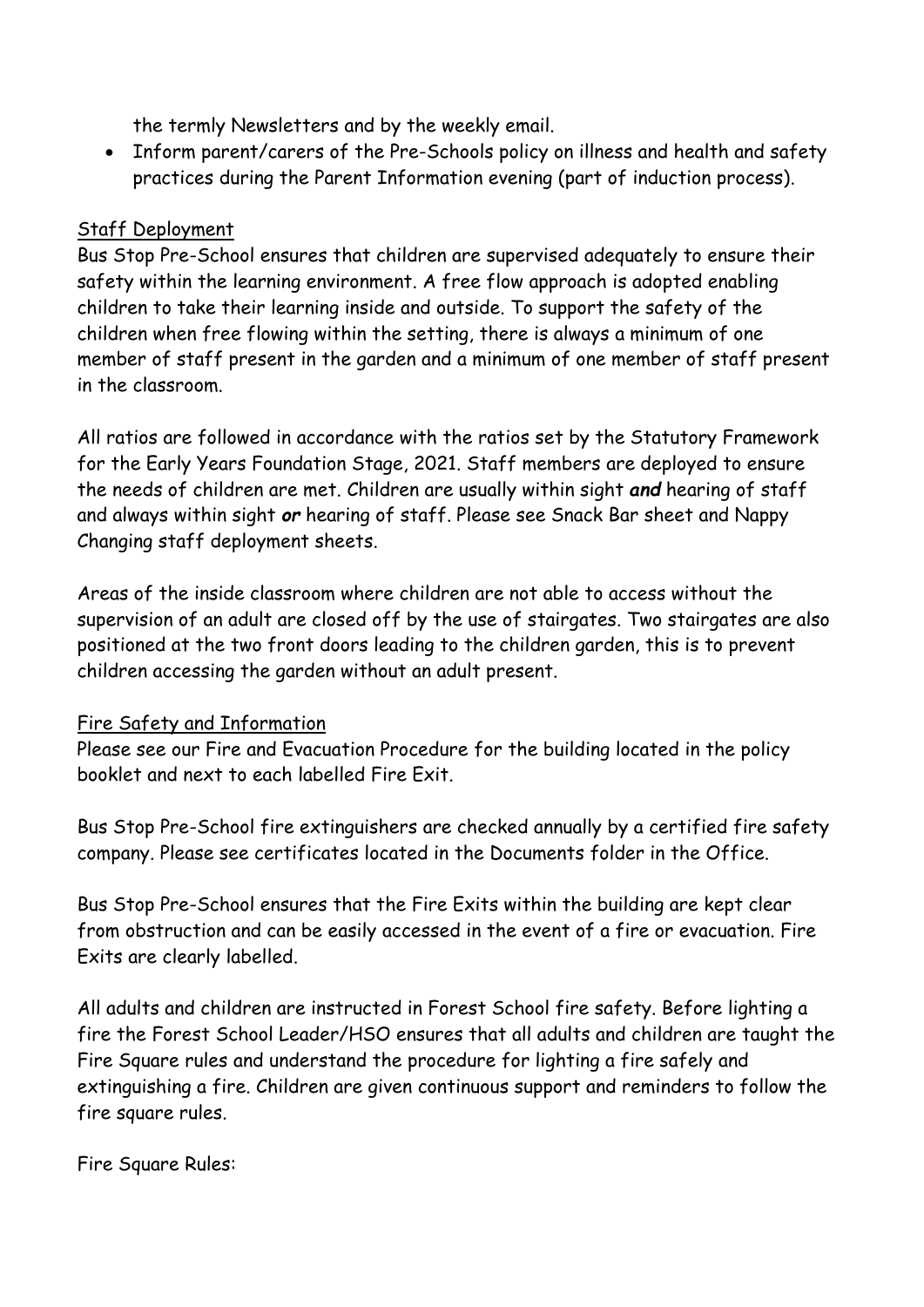- A designated Fire Keeper is established. The Fire Keeper remains at the fire and is responsible for keeping the fire alight and ensuring the fire square rules are adhered to.
- Adults/children may enter the Fire Square when asked by the Fire Keeper.
- Remember to step behind the fire square when moving away from the fire square.
- Remember not to walk/run across the fire square as you may get hurt.
- Help to keep your friends safe, by calling 'Elephant' if they step inside the square.
- Remember to play away from the fire square to keep safe.
- Remember not to throw objects into the fire.

These rules should not be viewed as exhaustive.

Safety Equipment required for a lightening/extinguishing Fire:

- Water bucket and cup putting out the fire, cup for pouring over fire.
- Water bucket, cup and tea towel for burns and scolds, cup for pouring over burns, tea -towel for keeping water clean.
- Burns kit Cling film for wrapping burns and clean water bucket with cup.
- Fire blanket,
- Fire gloves,
- Fire Bag Cotton wool, Fire steel, Vaseline, Shells.

This list should not be viewed as exhaustive.

In the event of a fire becoming uncontrollable or there is an emergency within the learning environment adults are aware of the correct procedure to follow. All children are taught to respond to the "1,2,3, where are you?" rule, which encourages children to find an adult to stand with at the end of a Forest School session or in an emergency. Please see Forest School – Emergency Procedure and Fire and Evacuation Procedure.

### Equipment, Tools and Resources

All adults are responsible for ensuring hazards to children and adults within the learning environment are minimised. At the beginning of each Pre-School day adults complete the following:

- Daily Cleaning checklist,
- Daily Check Risk Assessment of the building,
- Toilet Cleaning check list,
- Room Temperature,
- Fridge and Freezer Daily Check.

At the beginning of each Forest School session adults complete the following:

• Daily Risk Assessment for Forest School,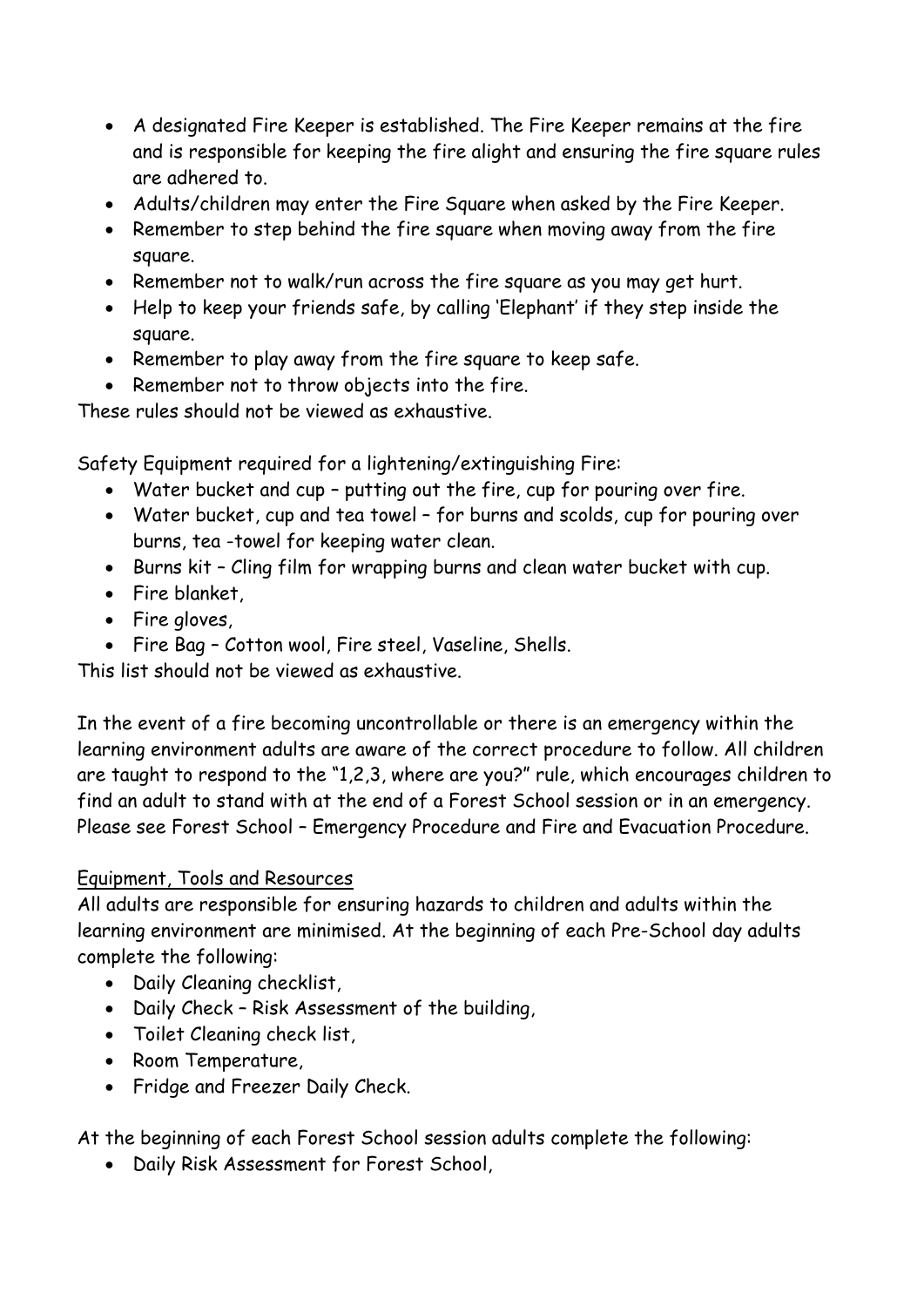- Child Medication packed if required,
- Visual inspection of tools and equipment carried out.
- Forest School equipment is packed and replenished.

Adults check equipment used within the learning environment daily/before use and any equipment found to be broken is discarded. If equipment is found to be broken during the day, adults will remove the item. All Checklists/Risk Assessments are located in the office.

To encourage children to be aware of being safe in the learning environment we have developed safety rules, which have been written in consultation with the children. Please visit our rules on the Bug rug, Book corner, the Block area and Sand pit. Please see Outings Policy for Forest School safety circle rules.

The resources within the learning environment promote all areas of the children's development. The Pre-School learning environment provides opportunities for children to access the seven areas of learning. The children are freely able to access the resources and freely access the inside and outside environments. The furniture, equipment and resources are all accessible to children, as they are stored at child height, encouraging independence. The furniture within the setting is suitable for children and adults to use. For example, the chairs are of solid wood and have no sides, ensuring adults can safely sit and fit on the chairs alongside the children.

The resources, equipment, material and books within the learning environment promote positive self-images of people of all races, culture and ability, are non-discriminatory and avoid racial and gender stereotyping. For example, posters, multicultural dressing up clothes, dolls and musical instruments.

Bus Stop Pre-School provides play equipment and resources that promote continuity, for example the seven learning areas are always constant. We enable children to progress by changing and adding to familiar activities, providing the children with sufficient challenge.

As stated previously staff members carry out daily checks to ensure equipment, tools, resources and materials are safe and clean to use. Man made, natural and recycled objects introduced to the setting are checked for safety and cleanliness. They are cleaned before the children handle them. If children have collected natural resources whilst out at Forest School, staff members ensure that children and staff wash their hands on their return to the premises.

An inventory of all resources and equipment is kept. The inventory contains the date on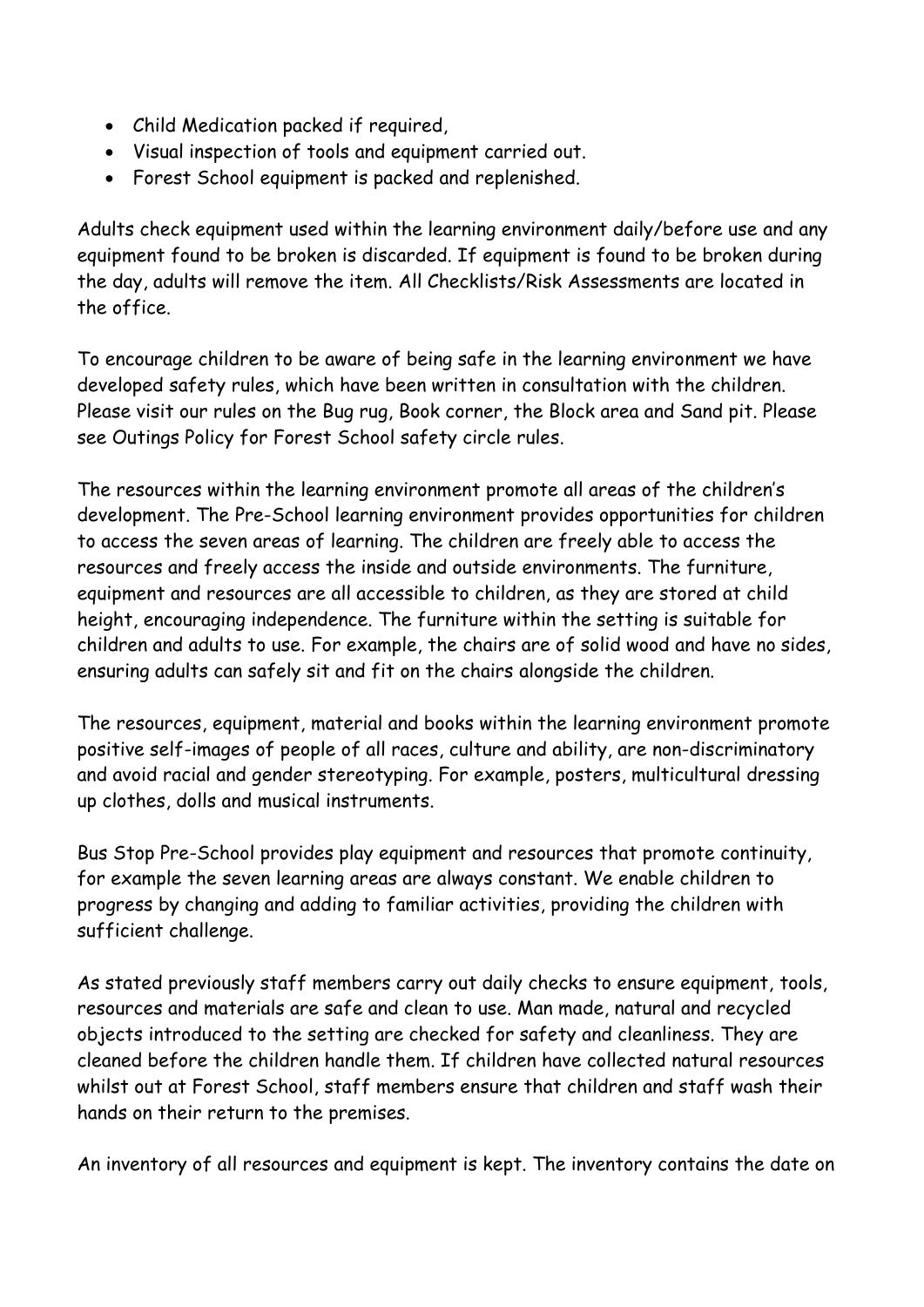which the item was purchased and the price paid for it. Please see Equipment List in the policy booklet.

All Pre-School equipment and resources are stored safely and securely in the Pre-School building and garden. Forest School tools and equipment are stored in the Forest School shed in the 'Adult Teaching Garden' children are not able to access this part of the garden, unless accompanied by an adult.

Staff members (Key holders) securely lock the Office, front doors, garden gates and Forest School shed when they leave the premises, ensuring no other person can access the building. The landlord (National Trust) is the only person with another key to the building front doors of the premises.

#### Pre-School Key Holders:

- Kate Rice Owner (holds a key for the Office)
- Kelly Haines Manager (holds a key for the Office)
- Hayley Lewis Senior Early Years Educator

Areas of the building which are unused/ or where supervision is required by an adult are kept locked from the children by means of stair gates or locked doors.

#### COSHH and RIDDOR

Cleaning products used by Bus Stop Pre- School are placed in high kitchen cupboards, adult toilet, up on high baskets in each room and on a high shelf in the children's toilet. The cleaning products include anti-bacterial spray, hygiene hand gels, soap, wipes, gloves and tissues. These products are kept out of the reach of children.

The setting complies with the Control of Substances Hazardous to Health regulations 2002 (COSHH). It is the responsibility of the HSO to ensure all information is up to date. Please see the COSHH poster and COSHH Risk Assessment.

A system is in place to report all actual or potential injuries, disease and dangerous occurrences. The system complies with the RIDDOR regulations 2013. Our HSO reports all actual or potential dangerous occurrences to the HSE Incident Contact Centre (ICC) and refers to the Incident At Work poster found on the display board in the hallway. It is the responsibility of the HSO to ensure the setting complies to the RIDDOR regulation 2013.

The kitchen on the premises is registered with the Environmental Health. Please refer to the Food and Drink Policy and Procedure and please see the Environmental Certificate located on the kitchen window.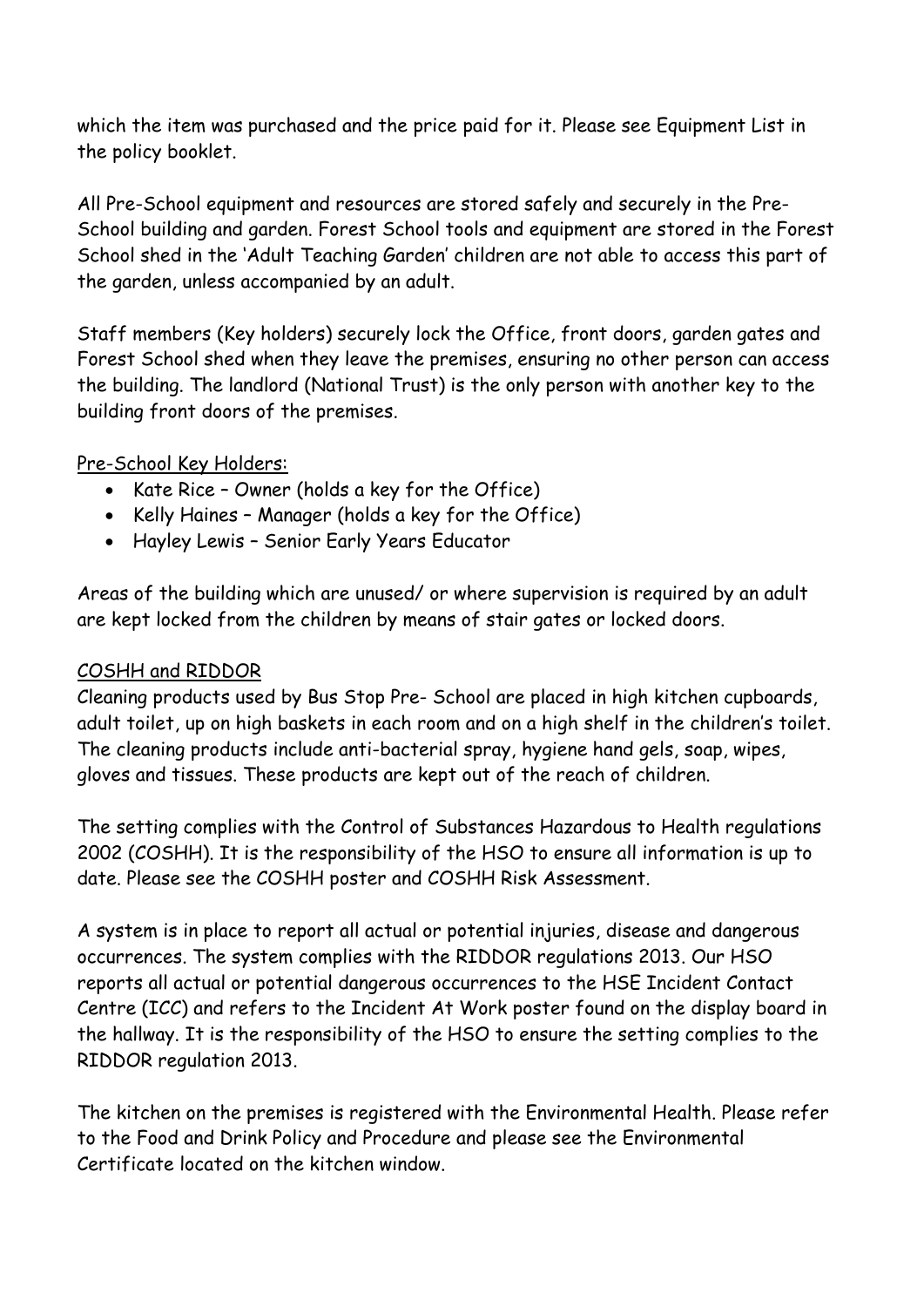#### **Insurance**

The premises of Bus Stop Pre-School is insured by Morton Michel Insurance Company for public liability insurance and employers liability insurance.

Bus Stop Pre-School is also insured by Birnbeck Insurance Company for public liability insurance and employers liability insurance relating to Forest School activities. Up to date certificates can be found on the display board located by the children's pegs.

Appliances used by the children and adults comply with the safety standards. All installation/servicing certificates are the responsibility of the landlord. Copies of certificates are stored in the Office.

### Hazardous Plants/Fungi

At the beginning of each full day the learning environment is checked for hazardous plants/fungi. If any hazardous plants are found and cannot be removed the area is cornered off and the children are kept away from the area. All staff members, volunteers and students are made aware of the potential hazards through means of our hazardous plant book found in the Forest School First Aid bag. If any hazardous plants are brought into the premises, they will be immediately removed.

When removing hazards plants/fungi from the Pre-School garden staff members where gloves and collect hazardous plants/fungi in a bag. The bag is then disposed off in the black kitchen bin. Staff then wash their hands with soap and water. Children are taught not to pick or to eat flowers or fungus and reminded of this rule regularly.

### Sand and Water Play

The sand in the walk-in sand pit is renewed annually. However, if the sand pit has been obviously contaminated for example, through animal droppings, the sand will be discarded. The sand pit is covered with a tarpaulin sheet at the end of each day and raked daily.

The water tray in the setting remains outdoors and the water is replaced daily. However, if the water tray has been obviously contaminated for example through, coughs and sneezes/Animal droppings, it will be discarded. The water trays are turned upside down to prevent Animals contaminating the trays when it is not in use. If the water trays have not been used for a long period for example during the cold winter months, the water trays are cleaned with warm soapy water before use.

Water tray/water play activities inside/outside are supervised by a member of staff.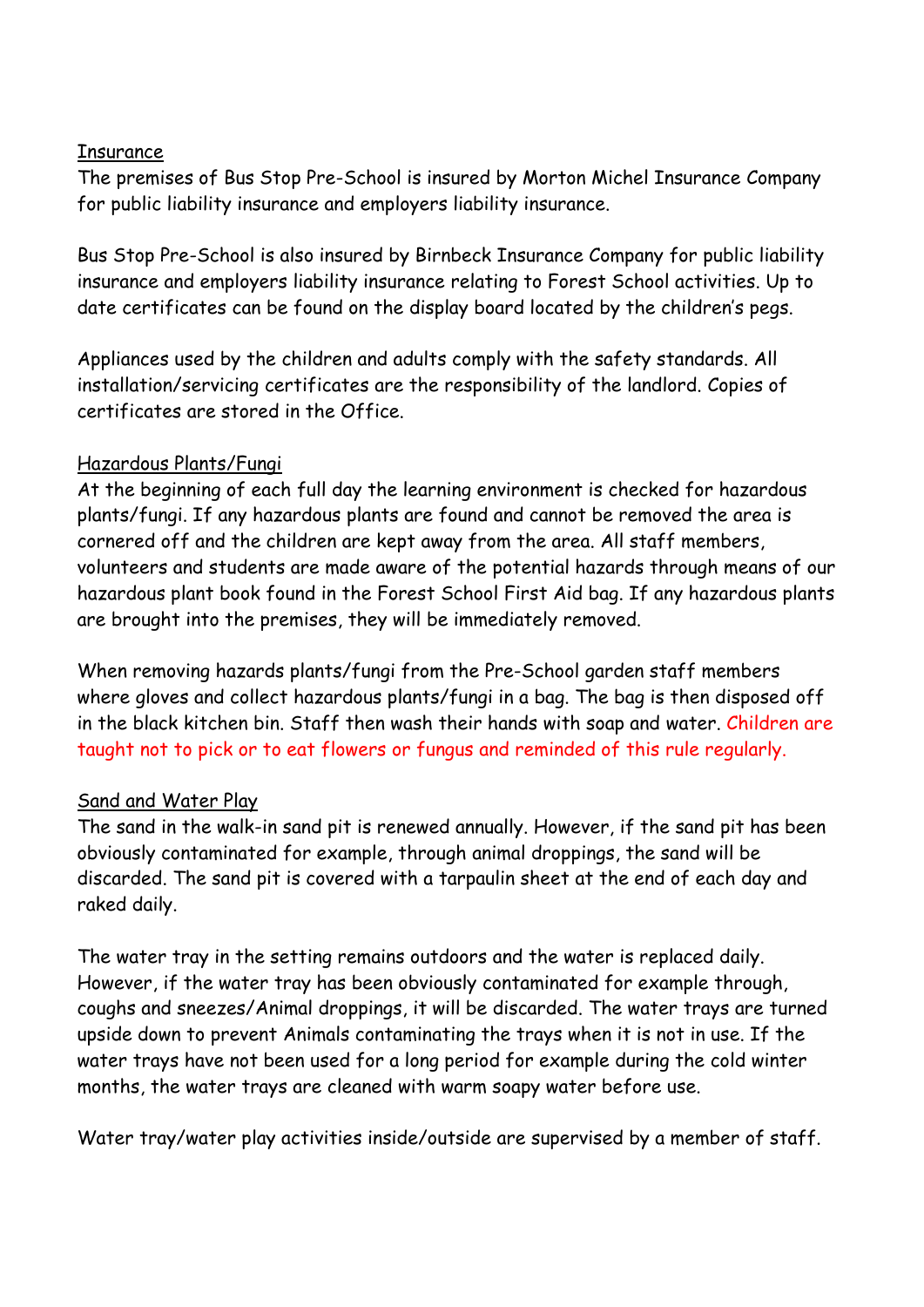### Changing Weather Conditions

Parents and carers are informed and made aware of sun safety information /practice through our summer newsletter and through information leaflets downloaded from Surrey Early Years Educational Effectiveness Team website site/Government websites.

Bus Stop Pre-School does not take responsibility for the application of sun cream. It is the parents/carers responsibility to apply sun cream to their child before arriving. Staff members remind parents/carers before leaving the premises to apply sun cream to their child. If a parent/carer has already left the premises and staff are unsure if a child has sun cream applied, staff will provide suitable clothing to cover up. The Pre-School provides areas of shade in the garden and encourages the children to stay in these areas. This includes activities being placed in and under UV protection tents. Whilst out at Forest School activities are planned to take place under the shades of the trees.

Our termly Newsletters and weekly emails remind parents and carers of appropriate clothing required for different weather conditions. Bus Stop Pre-School has a full range of protective clothing on site for example waterproof trousers, winter hats, sun hats, gloves, wellie's and wellie socks.

Staff are encouraged to wear protective clothing for different weather conditions and to be role models to the children i.e. wear a sun hat and apply sun cream.

Children are encouraged to think about being safe and responsible in all weather conditions through our termly planning and through daily conversation. For example, during the summer term the children may be imaginatively playing being at the beach, staff members would extend their play by suggesting they apply sun cream. During the daily Good Morning/Afternoon circle times children are encouraged to talk about the weather that day and what will they need to wear in the garden i.e. a coat in the rain.

Please see Forest School – Poor Weather Policy and Procedure.

#### Sleeping Children / Sleeping under 2 Year Olds

Pre-School Building - If a child becomes tired during the day, they are encouraged to lay/relax/sleep in the Cosy Room.

When a child is laid down to sleep the staff members checks the temperature of the room, ensuring the room is between 16-20 degrees. A firm sleep mat is laid down on the floor of the room and spaced apart appropriately from other sleep mats. The sleep mats being used, are checked to ensure they are in good condition and cleaned with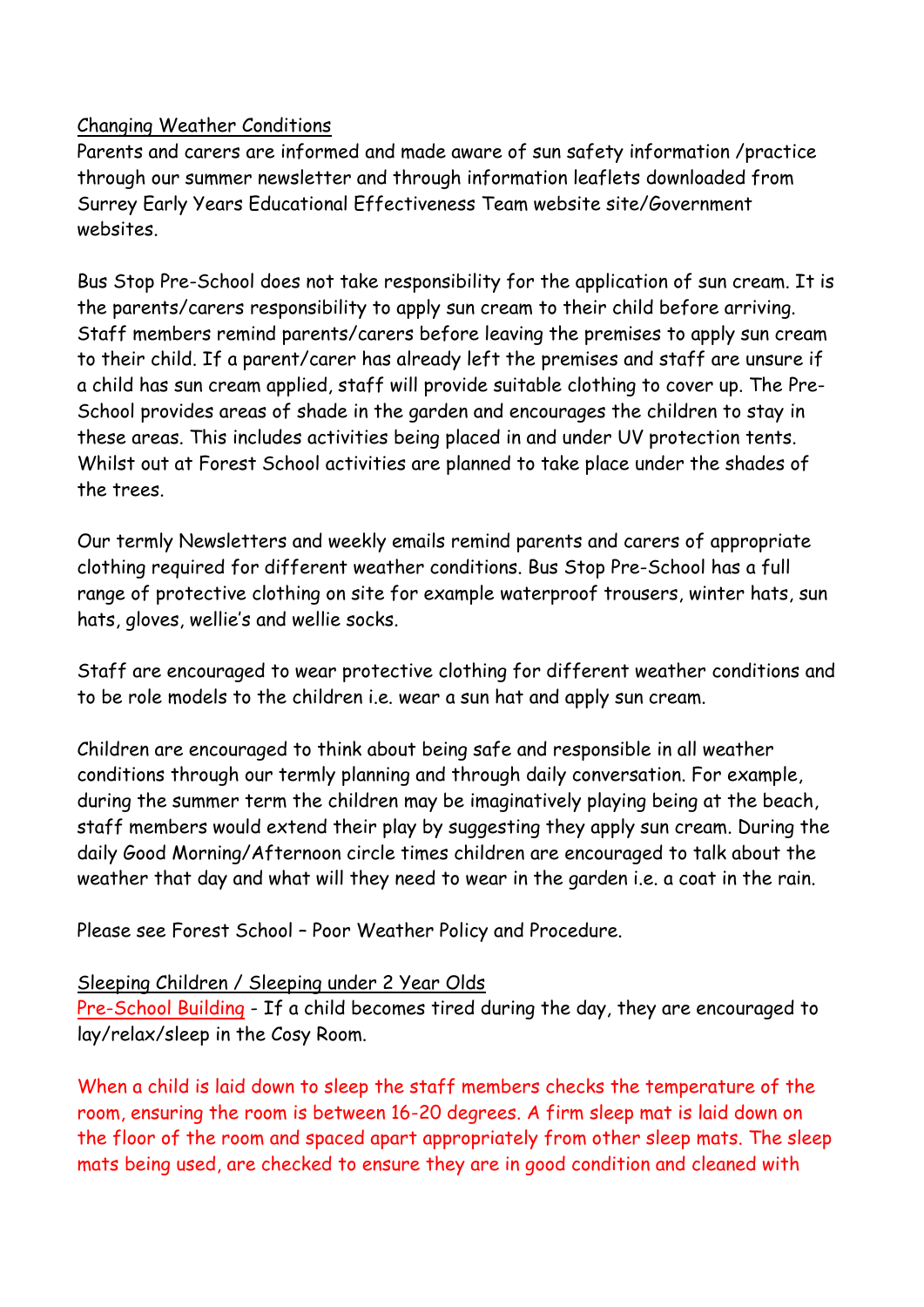antibacterial spray after each use. The blankets used to cover a sleeping child are light weight cellular blankets.

A sleeping child is supervised by the staff member and is checked frequently in accordance to the Statutory Framework for the Early Years Foundation stage, 2021. The member of staff records the time of these checks on the Sleep Monitoring sheet. A sleeping child is never left on the premises on their own. The Sleep Monitoring sheet is on a clipboard located on the Cosy Room door.

Children who regularly sleep at Pre-School have an individual Sleep Basket and placed upon it is a photograph of the child, identifying individual blankets/comforters from home. The Sleep baskets hold freshly laundered blankets and sheets and these are laundered daily.

Please refer to our Cosy Room risk assessment located in the Risk Assessments folder in the office.

Forest School Site - If a child becomes tired whilst out at Forest School, they are encouraged to lay/relax/sleep in a buggy or in a quiet space created on the ground on a ground sheet/pop up tent.

Before a child is laid down on a ground sheet/pop up tent, their clothing is checked to see if it is wet/dry/muddy. If clothing is found to be wet/muddy, it is removed and the child will be dressed in dry clothing from the Forest School spare clothing bag. A child will be laid down to sleep in a warm sleeping bag during the cold winter months and a cellular blanket used in the warm summer months. The sleeping bag/blanket will be washed on the return to Pre-School.

The sleeping/relaxing child is positioned nearby the fire square where an adult is always present. A sleeping child is supervised by the staff member and is checked frequently in accordance to the Statutory Framework for the Early years Foundation stage, 2021.The member of staff records the time of these checks in the Sleep Monitoring book, however no child is ever left on the Forest School site on their own. The Sleep-Monitoring/ Events/Incident book is located in the First Aid bag.

If a sleeping child is found not breathing the member of staff would begin first aid, if the member of staff is not trained in first aid a trained member of staff would be called.

Parents/carers are also informed at the end of the day if their child has had a sleep.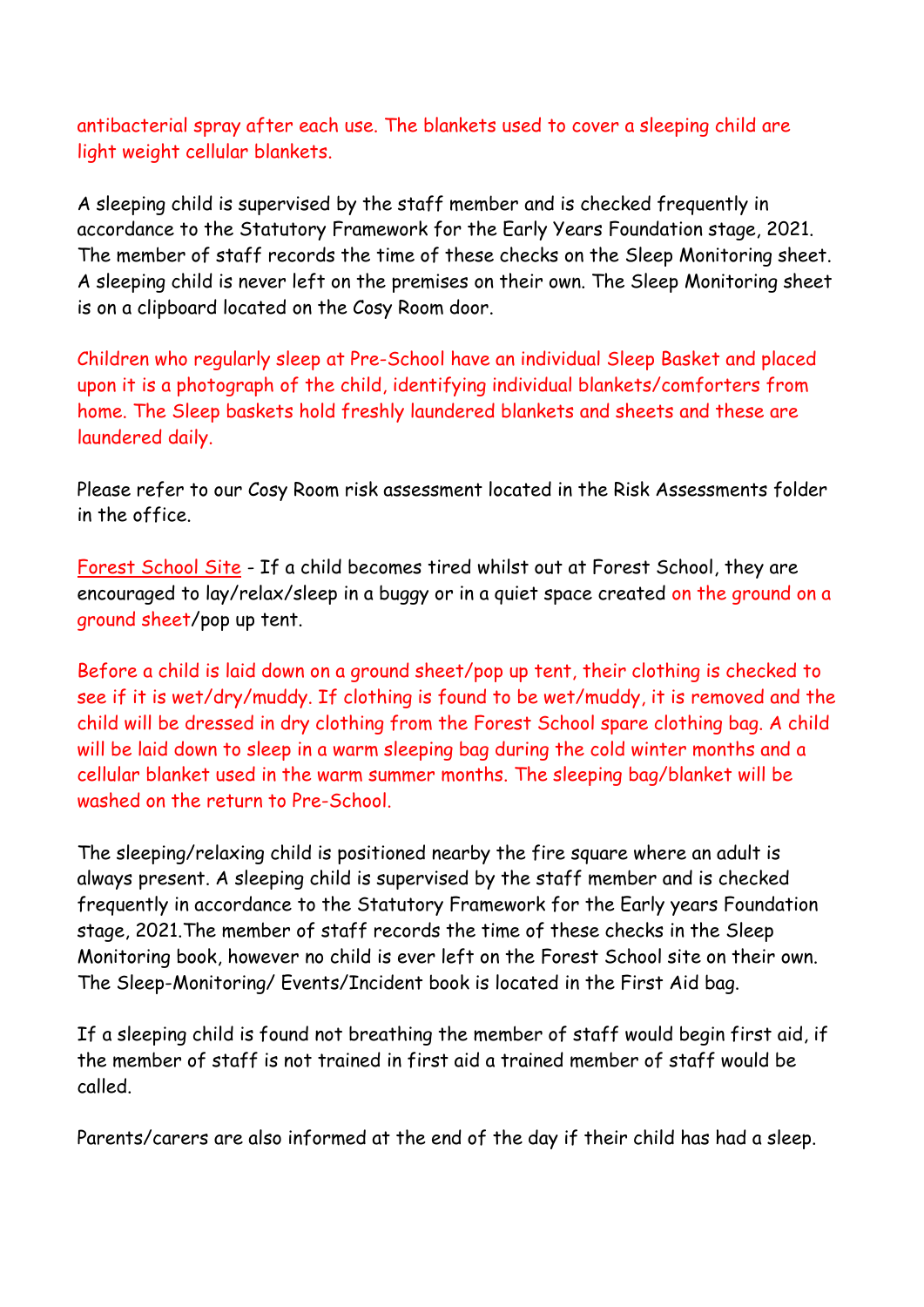#### Hygiene

Please read the Bus Stop Pre-School COVID-19 Plan, detailing procedures followed during the Coronavirus pandemic.

Before the children arrive, staff members refer to the Daily Cleaning checklist and Daily Check - Risk assessment checklist. Staff members also refer to the Toilet Cleaning checklist before the children arrive and throughout the day. The checklists encourage all staff members to ensure that all equipment inside and outside is safe to use and that all surfaces and resources are clean. Staff organise a clean up day during every term break to carry out a deep clean, to ensure the larger equipment and furniture are cleaned. However, if items are in need of immediate cleaning or fixing, this is carried out immediately/soon as reasonably possible.

Children are encouraged to learn about personal hygiene through every day routines for example washing their hands before and after meal times, after using the toilet, after coughs and sneezes and on returning from Forest School and or trips. A Tippee tap is set up during Forest School sessions, enabling the child and staff to wash their hands with warm running water and soap. Children and staff members follow the 'Catch it, Kill it, Bin it' rule and remember to catch their sneezes in their elbows, rather than their hands.

Within the Busy room there is a Cleaning Station, the station includes a bin with a lid, a box of tissues and a hand gel dispenser. The children and adults are encouraged to use the station daily after a cough, sneeze or when blowing their noses. The children are reminded of good hygiene practices and healthy living through our daily routine and through general conversation with staff and termly through planning. Please refer to our Emergency Closure policy.

To ensure high standards of hygiene are kept to prevent the spread of infections any waste such as tissue bin contents, used paper towels and gloves and used first aid resources are placed in nappy sacks and put in the general waste bin in the kitchen. Nappies are also placed in nappy bags and taken home in the children's bags. Please refer to our Nappy Changing procedure and Intimate Care and Toilet Training procedure. Freshly laundered flannels in the toilets are provided every day to help prevent the spread of germs and infection.

Whilst out at Forest School or on Trips to the local village the children may come in to contact with Animals such as horses, dogs and birds. All staff members ensure that the children's hands are washed with an anti-bacterial hand gel whilst out of the setting and are re-washed on the return to the setting. If pets are brought into the setting the same procedure applies.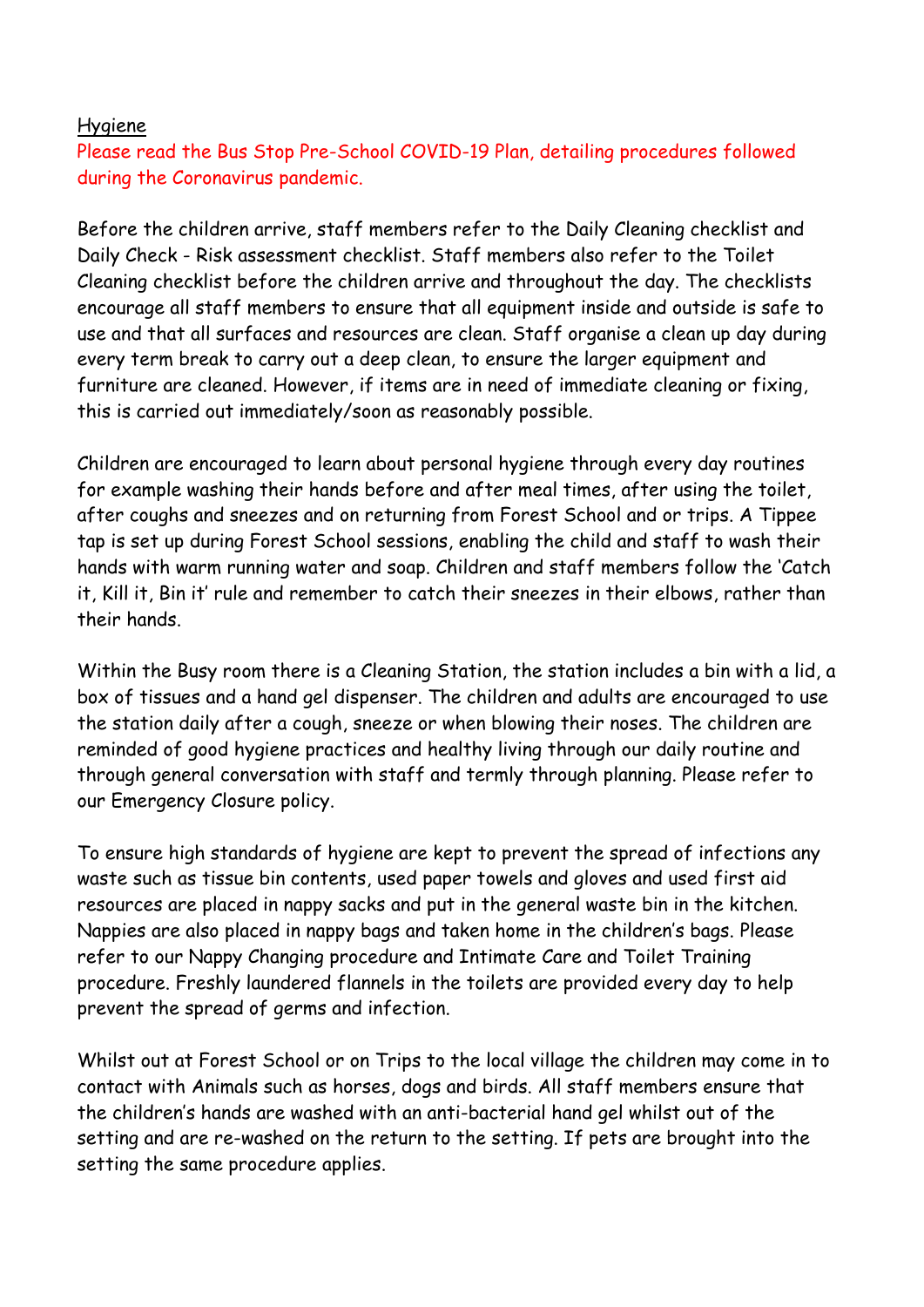To ensure good hygiene practices are carried out by all staff members all hygiene procedures are regularly discussed. Staff, students and volunteers are made aware of good hygiene practices during our induction process. Staff members access Food Hygiene training to ensure the handling/preparation of food is hygienic. Please refer to the Food and Drink Policy.

Staff are made aware of children who have allergies or require a special diet through the children's individual snack photo cards, through their Child Record forms and an Allergy Information and Photo sheet located in the Dining room and Kitchen wall.

Cleaning materials are replenished termly or when required. Whilst in our care children do not come into contact with hazardous cleaning materials, though may come into contact with non-hazardous washing up liquid and anti-bacterial spray.

Essential cleaning is carried out during the day for example, spillages of liquid or removal of hazards. Please refer to Daily Cleaning Checklist, Toilet Checklist and Food and Drink Policy and Procedure. Staff and children work together at the end of each day to tidy up the learning environment. The children are taught the Bus Stop Tidy up song to support them.

The children are actively encouraged to join in with messy play for example, exploring paint, cornflour, shaving foam, clay and mud. Parents and carers are advised to send their children in old clothes as messy play is apart of our ethos. Parents/carers are made aware of this through our Induction Checklist given to them during their induction process. Staff ensure that once children have finished their messy play, they are provided with dry and clean clothes from our spare clothes store or from their own spare clothes in their bags.

To ensure our setting respects the cultural and religious practice of children and their families with regard to food preparation/washing, staff refer to individual learning journey's and discuss with parents/carers.

Appropriate health and hygiene posters/routines are displayed around the learning environment for example, a hand washing routine in the toilet/paint table and coughs and sneeze sign at the cleaning stations. Parents/carers are informed by our settings notice board above the children's coat pegs.

### **Sickness**

A list of Notifiable Diseases is located on the parent/carers notice board above the children's coat pegs. All staff are made aware of communicable diseases signs and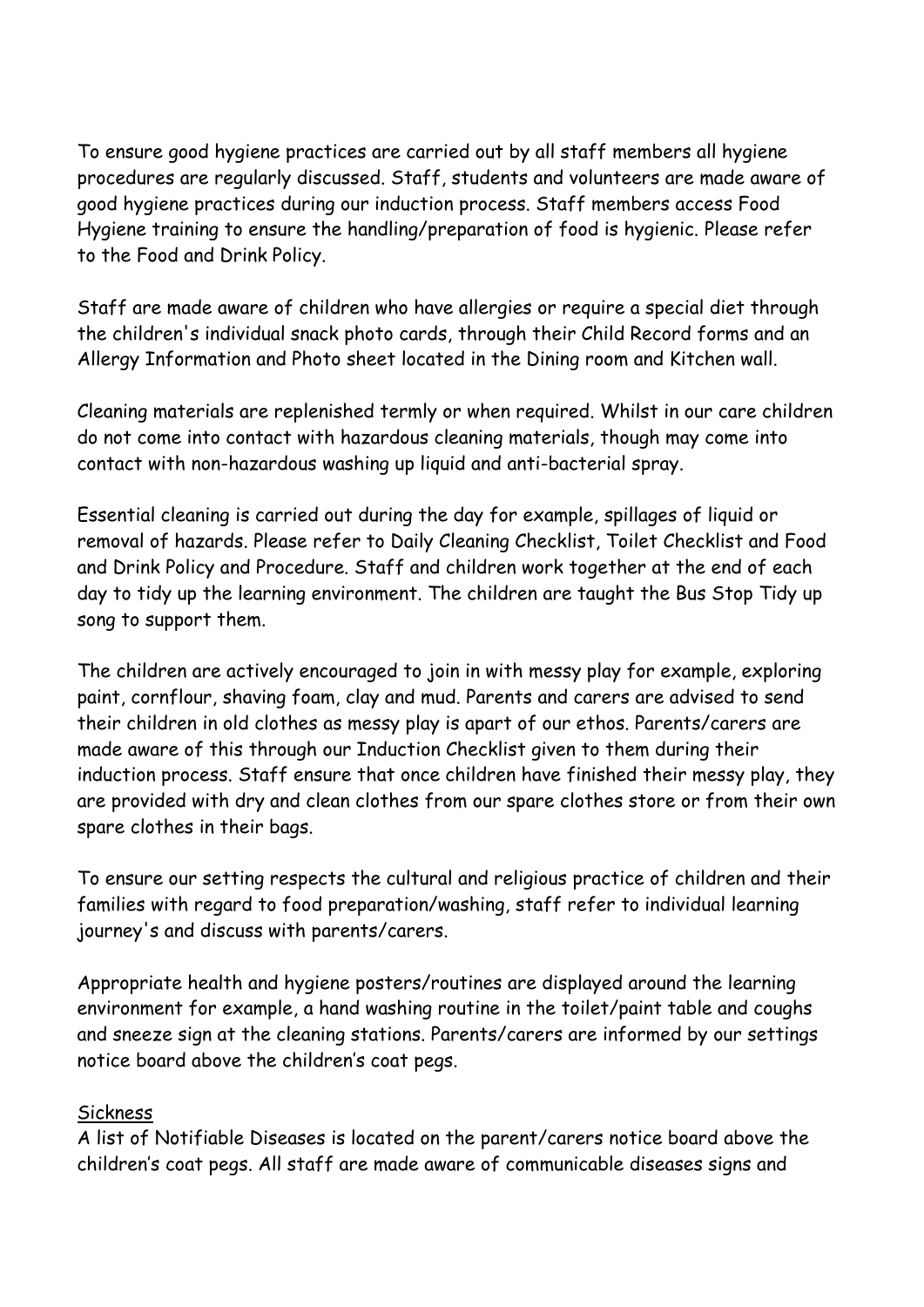symptoms through first aid training and through updates from the HSO and through appropriate websites/world news. Staff members make parents/carers aware of notifiable diseases during their child's induction process and explain the Pre-School's policy regarding the appropriate amount of time spent away from the Pre-School for a child suffering from a disease/illness. Parents/carers are directed to the list of Notifiable Diseases during the induction process.

Ofsted will be notified of any food poisoning affecting two or more children looked after on the premises. Notifications will happen as soon as practicable, but in any event within 14 days of the incident. Ofsted and the Health Protection Team will be notified in the event that two or more children have confirmed cases of Measles, Meningitis or Sick and Diarrhoea and or any notifiable disease that are stated on the Notifiable Diseases list.

Parents/carers are asked not to bring their child to Pre-School if they have had diarrhoea and sickness within the previous 48 hours, or if they have contracted an illness such as chicken pox. If a child becomes unwell while in our care they are isolated from the group, their parents / carers are contacted so that they may collect at the earliest conveniences to avoid the spread of infection. Children are monitored for signs and symptoms for communicable diseases/virus such as Chicken pox, Measles, Meningitis and fevers of 38C or over and COVID-19.

Children who are observed by staff on arrival to Pre – School to be clearly unwell and / or have been given an infant suspension for example, Calpol syrup before arriving will be asked not to return for 48hrs or until they are no longer ill.

Parents/carers are asked to contact the Bus Stop Management team by telephone if their child is away due to illness, prior to/before/during their expected full day.

### Childhood Vaccinations/Immunisations

We respect the right of parents to choose not to vaccinate their children against childhood illness/diseases.

On joining the setting parents/carers are required to identify whether their child has been vaccinated on their child's Child Record form. The Bus Stop Management team ensures parents who choose not to vaccinate their children are aware and understand the potential risk to their child of catching illnesses whilst attending the setting.

### Healthy Teeth

On joining the setting parents/carers are given a Healthy Teeth pack for their child, this is to help promote good oral health in children across Surrey. The Healthy Teeth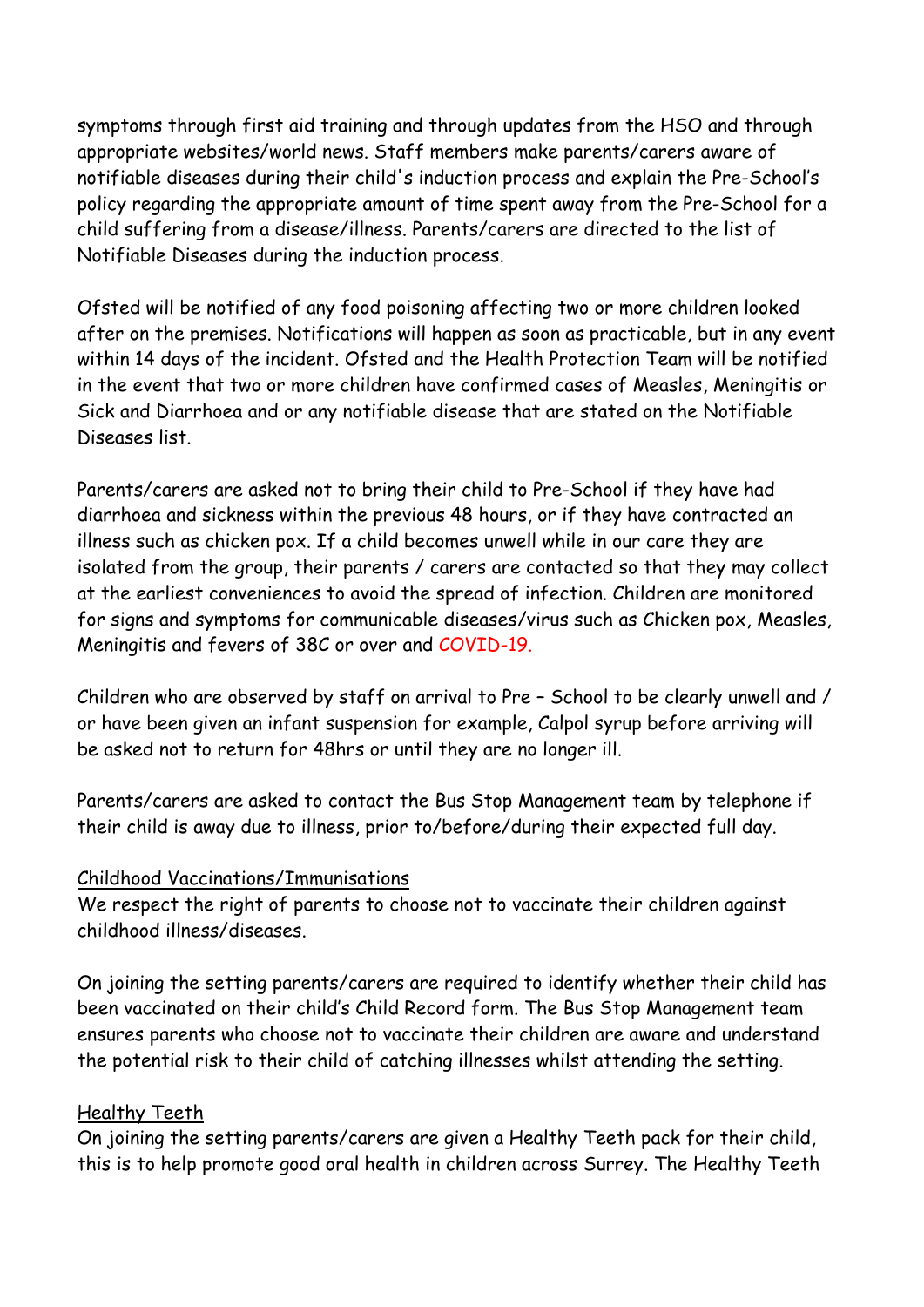pack includes a tooth brush, a tube of tooth paste (age appropriate) and an information sheet explaining the importance of healthy teeth.

### ECO School

As part of the Pre-School's ECO School ethos, the children and adults work together to recycle vegetable/fruit peelings and leftover food into the compost bin. Children and adults carry the food bins to the compost bin and tip the food in. The adult and children wash their hands with soap and water after they have carried out this job.

### Head lice

Parents are asked not to bring their child into Pre-School until their child's head has been treated with a minimum of 1 dose of medicated shampoo/conditioner and combed through with a head lice combe. This is to prevent the spread of the head lice. Please refer to the NHS website.

If a child is identified to have head lice while in our care they will be isolated from the group and their parents / carers will be contacted so that they may collect at the earliest convenience to avoid the spread of the head lice.

All parents will be informed that a case of head lice has been confirmed by email/message on the information board, this is to enable all parents to check their children's heads for lice. The identity of the child/adult with head lice will remain confidential.

For information about Ticks, please refer to the Accident, Injuries and Emergency Medical Treatment Policy and Procedure.

# Useful Resources and Websites:

- The Health and Safety at Work Act 1974.
- Workplace (Health, Safety and Welfare) Regulations 1992.
- 5 Steps to Risk Assessment, HSE publication.
- COSHH. HSE publication.
- A Guide to RIDDOR. HSE publication.
- RIDDOR: [www.riddor.gov.uk,](http://www.riddor.gov.uk/)
- HSE Incident Contact Centre tel: 0345 3009923, open Mon-Fri 8.30am-5pm, [www.hse.gov.uk](http://www.hse.gov.uk/)
- Department of Health: www.doh.gov.uk
- NHS online: [www.nhsdirect.nhs.uk](http://www.nhsdirect.nhs.uk/)
- NHS online: [www.nhs.uk/conditions/sudden-infant-death-sydrome-sids/](http://www.nhs.uk/conditions/sudden-infant-death-sydrome-sids/)
- Rentokil Initial (Hygiene Services): www.rentokil-initial.com, tel: 01372 386981